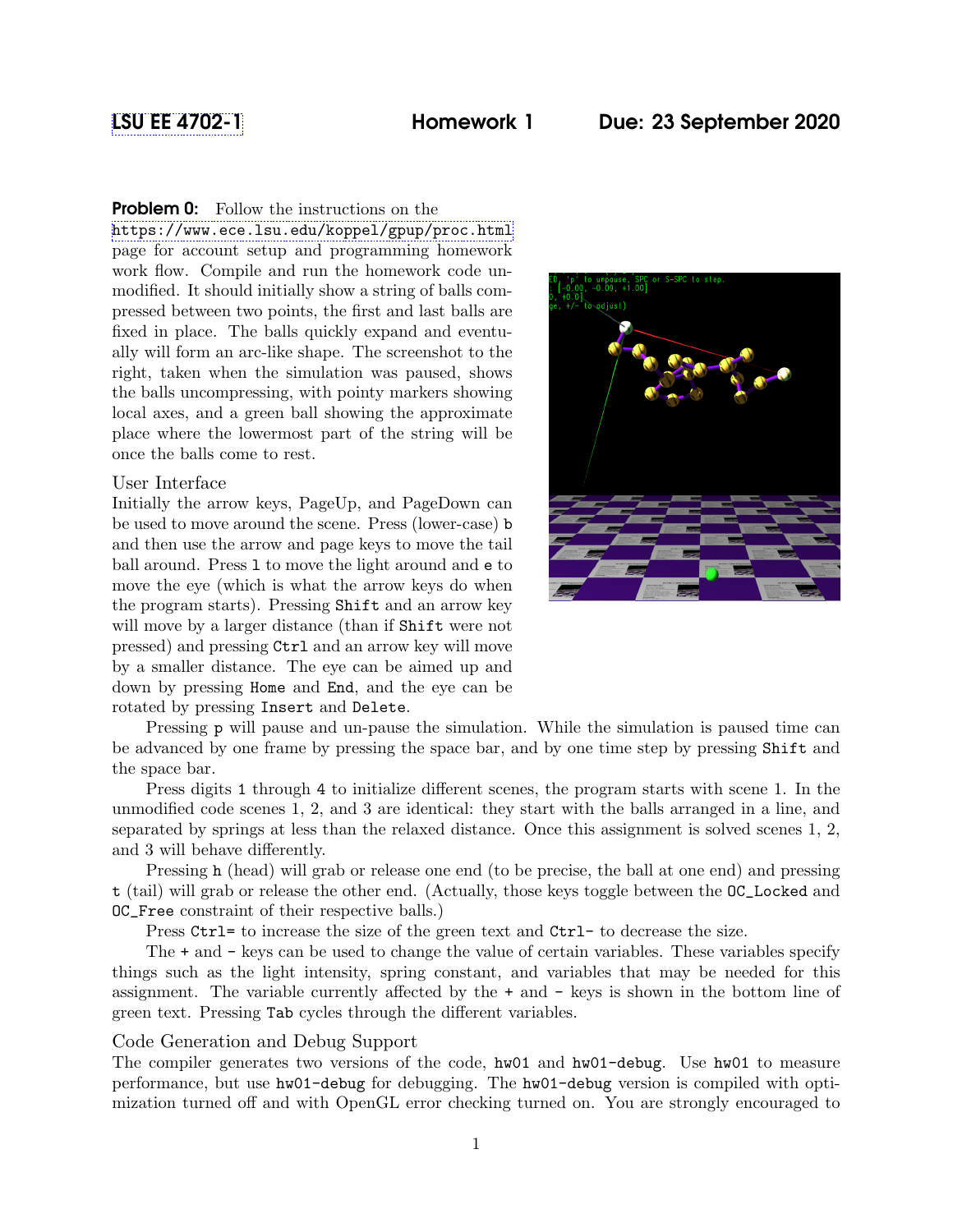run hw01-debug under the GNU debugger, gdb. See the material under "Running and Debugging the Assignment" on the course procedures page.

Keys y, Y, and Z toggle the value of host Boolean variables opt\_tryout1, opt\_tryout2, and opt\_tryout3. The user interface can also be used to modify host floating-point variable opt\_tryoutf using the Tab, +, and - keys, see the previous section. These variables are intended for debugging and trying things out.

**Problem 1:** Scene 1 starts with the balls arranged in a line and the first and last balls locked in place. The distance between adjacent balls is set to less than the spring's relaxed distance and so the balls are quickly pushed away from each other. They will eventually come to rest in an arc. The goal of this problem is to modify the setup routine so that the initial position of the balls are chosen such that the balls are closer to equilibrium when the scene starts.

In the ideal solution to this problem the balls are arranged to form a *catenary*, the name given to the curve made by an ideal cable with two ends fixed in space. A catenary is close in shape to a parabola.

This problem will be solved with a much cruder approximation: two straight lines. The code in ball\_setup\_hw01 chooses a first and last position for the balls, first\_pos and last\_pos, denote these  $P_f$  and  $P_l$ . Let n denote the value of chain\_length, the number of balls, and let  $l_r$  denote the value of distance\_relaxed. The setup routine computes nadir\_pos, denote that  $P_n$ .

Call  $L = (n-1)l_r$  the (relaxed) length of the chain. Assume for a moment that the chain were an un-stretchable string, with the ends still fixed at  $P_f$  and  $P_l$ . Take a pencil and pull the string in some direction until it is taut. (That is, until the string forms a straight line from  $P_f$  to the pencil tip and  $P_l$  to the pencil tip.) Draw a dot. Pull in some other direction and draw a dot. Repeat  $\infty$ times. Perhaps you've guessed that shape drawn this way is an ellipse. Points  $P_f$  and  $P_l$  are the foci. Since an ellipse is defined on a plane, we need a normal. The normal used is parallel to the  $xz$  plain. The point  $P_n$  is on this ellipse, and it is chosen so that it is the point on the ellipse with the minimum y value.

To help understanding these concepts the location of  $P_f$ ,  $P_l$ ,  $P_n$ , and the axes in the ellipse's local space can be visualized. To do so pause the simulation (using  $p)$  in scene 1, 2, or 3. (Switch scenes using 1, 2, etc.) The ellipse local  $x, y$ , and  $z$  axes are shown by red, green, and blue needles. Positions  $P_f$ ,  $P_l$ , and  $P_f$ are shown by white, red, and green featureless spheres (which may be hidden by balls). See the screenshot to the right and the code below hw01.markers\_show in ball\_setup\_hw01 to see which colors are assigned.

 $P_n$  is chosen such that  $\|\overline{P_fP_n}\| + \|\overline{P_nP_t}\| = L$ . This means that the first several balls can be arranged on the line from  $P_f$  to  $P_n$  and the remaining balls can be arranged on the line from  $P_n$  to  $P_l$ , while keeping the distance between adjacent balls to  $l_r$  with possibly one exception. The exception occurs when no ball is exactly at  $P_n$ . In the exception case consider the two balls closest to  $P_n$ . The distance from the first of these balls, to  $P_n$  to the second of these balls will be  $l_r$ , but the distance between these two balls will be less than  $l_r$ .